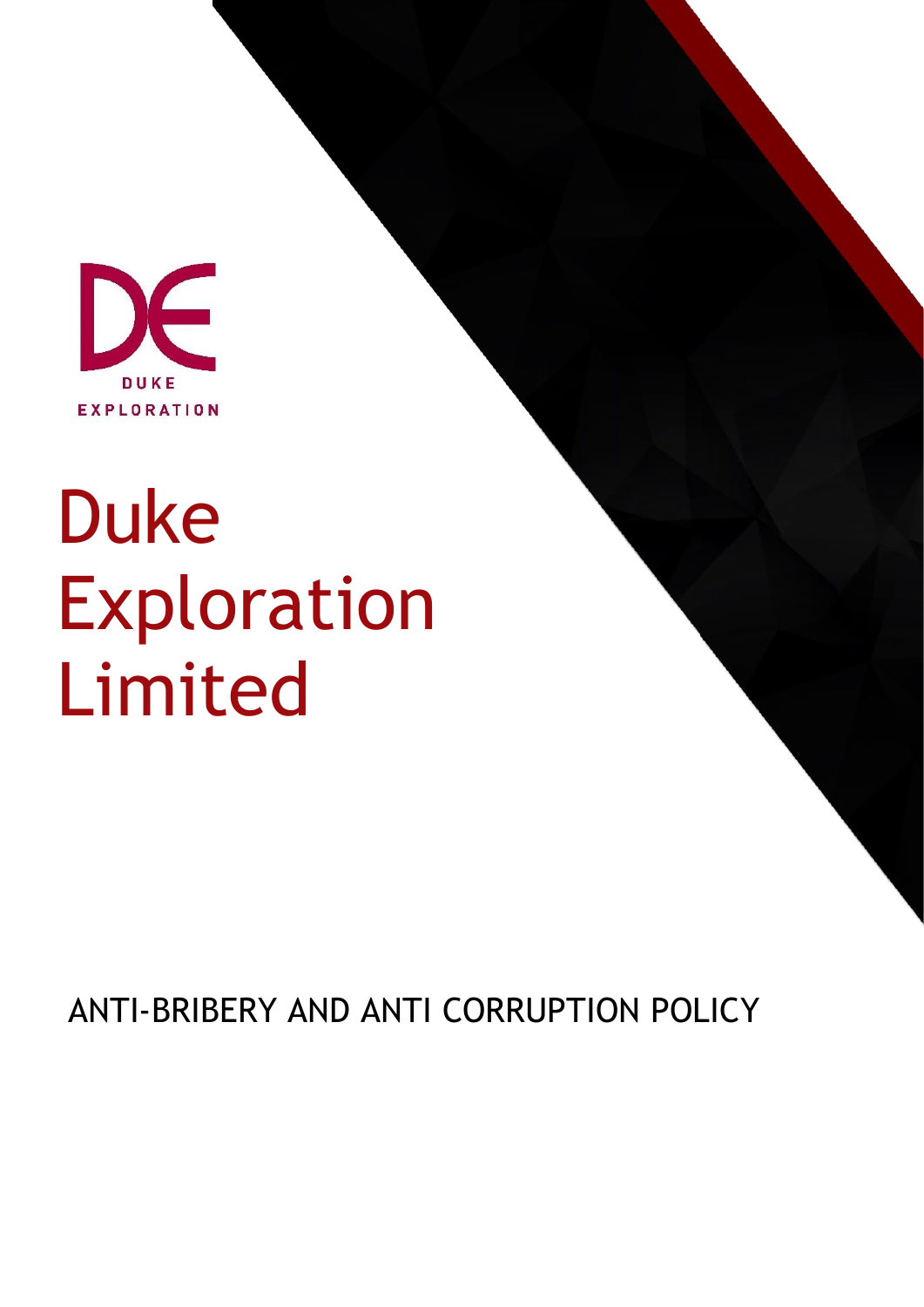

# **DUKE EXPLORATION LIMITED**

ABN 28 119 421 868

## **1 OVERVIEW**

- (a) Duke Exploration Limited ABN 28 119 421 868 (**Company**) is a public company admitted to the official list of the Australian Securities Exchange (**ASX**).
- (b) The board of directors (**Board**) of the Company has developed this anti-bribery and anti-corruption policy (**Policy**) to ensure compliance with its statutory and regulatory compliance.
- (c) The Board acknowledges the serious criminal and civil penalties that may be incurred by the Company or individuals who are found to have engaged in bribery or corruption which can result in the reputational damage of the Company or any individuals involved.

### **2 PURPOSE AND VALUES**

#### **2.1 Purpose**

The purpose of this Policy is to provide the Board, senior management and all employees of the Company with a clear set of guidelines to ensure that the Company conducts its activities in an ethical and appropriate manner as well as complying with the laws and regulations of Australia and its Statement of Values.

## **2.2 Statement of Values**

In implementing this Policy, the Company will have regard to its Statement of Values.

The Company's vision is to create opportunities that enhance living standards and deliver sustainable benefits in a responsible, safe, and efficient manner.

This vision is underpinned by a set of specific values. These values are:

- the wellbeing of our people.
- We work together to achieve the best results for our people, and stakeholders by caring and respecting each other, the environment, and the communities in which we operate.
- We aim to achieve exceptional results through a disciplined and professional approach and by taking ownership of our areas of responsibility.
- We empower our people to challenge the status quo and actively explore new ideas and opportunities. We look for better ways to mitigate risk, deliver on commitments, and create long term value. We recognise, support and harness the diverse talents of our people.

#### **3 OBJECTIVES**

The specific objectives of this Policy are to ensure that the Company:

- (a) does not engage in corrupt business practices;
- (b) will implement procedures to prevent bribery and corruption involving any director, officer, employee, contractor or other party representing the Company;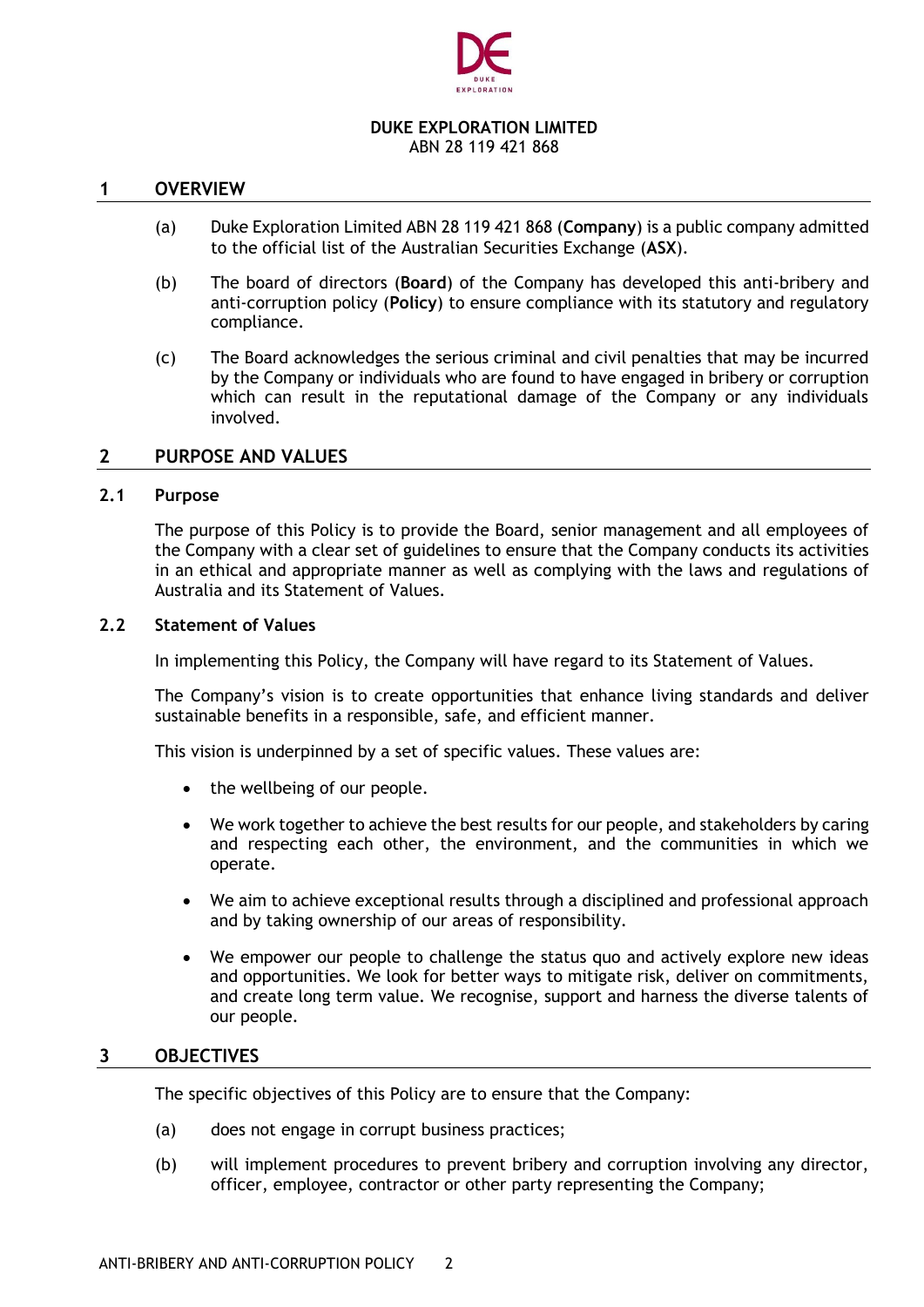(c) will, at a minimum, comply with all applicable laws, regulations and standards, including applicable anti-bribery laws in Australia and where internal policies require a higher standard, will comply with such higher standard.

# **4 PRINCIPLES**

- (a) The Company prohibits activities involving bribery, corruption, payment of secret commissions, facilitation payments or the exercise of improper influence in all jurisdictions in which the Company operates. This Policy applies to dealings with both government officials and any other third parties.
- (b) Gifts and entertainment, political contributions, charitable contributions, social investment, offers of employment and sponsored travel have the potential to be misused as a disguise for bribes for the purpose of influencing decisions or obtaining an advantage. In some circumstances it may be difficult to determine the true nature of these types of payments.
- (c) Accordingly, the Company has adopted this Policy to ensure openness and transparency in dealings with these payments. Any questions or issues regarding this Policy, should be directed to the Company Secretary in the first instance.

# **5 APPLICATION**

This Policy applies to all executive and non-executive directors, officers, employees, contractors, consultants, volunteers (**Employees**) of the Company from time to time.

# **6 WHAT IS BRIBERY AND CORRUPTION**

- (a) Bribery is the giving, offering, promising soliciting, requesting, agreeing to receive, or receipt or acceptance of any advantage, which need not be financial, including any payment, gift, loan, fee, or reward, to or from any person for an inducement for action which is illegal, unethical, or a breach of trust.
- (b) Corruption is the misuse or abuse of a power for personal gain. This includes but is not limited to, money laundering, embezzlement or corruption of justice.

# **7 CORRUPT PAYMENTS PROHIBITED**

All Company personnel are prohibited from making or accepting any corrupt payments. Without limitation, the Company specifically prohibits:

- (a) The promise, offering, payment, solicitation or acceptance of bribes in any form including the offer or promise of employment or sponsorship.
- (b) Engagement in any form of corrupt business practices, whether for the benefit of the Company, yourself or another party.
- (c) Facilitation payments, even if they may appear to be permitted under Australian law.

Requests from government officials or other third parties to make or accept any form of corrupt payment must be immediately reported to the Company Secretary or otherwise in accordance with the Company's Whistleblower Policy.

# **8 GIFTS AND ENTERTAINMENT**

The offer, promise, giving or receiving of any gift or entertainment to or from government officials or other third parties has the potential to be construed, or used by others to allege,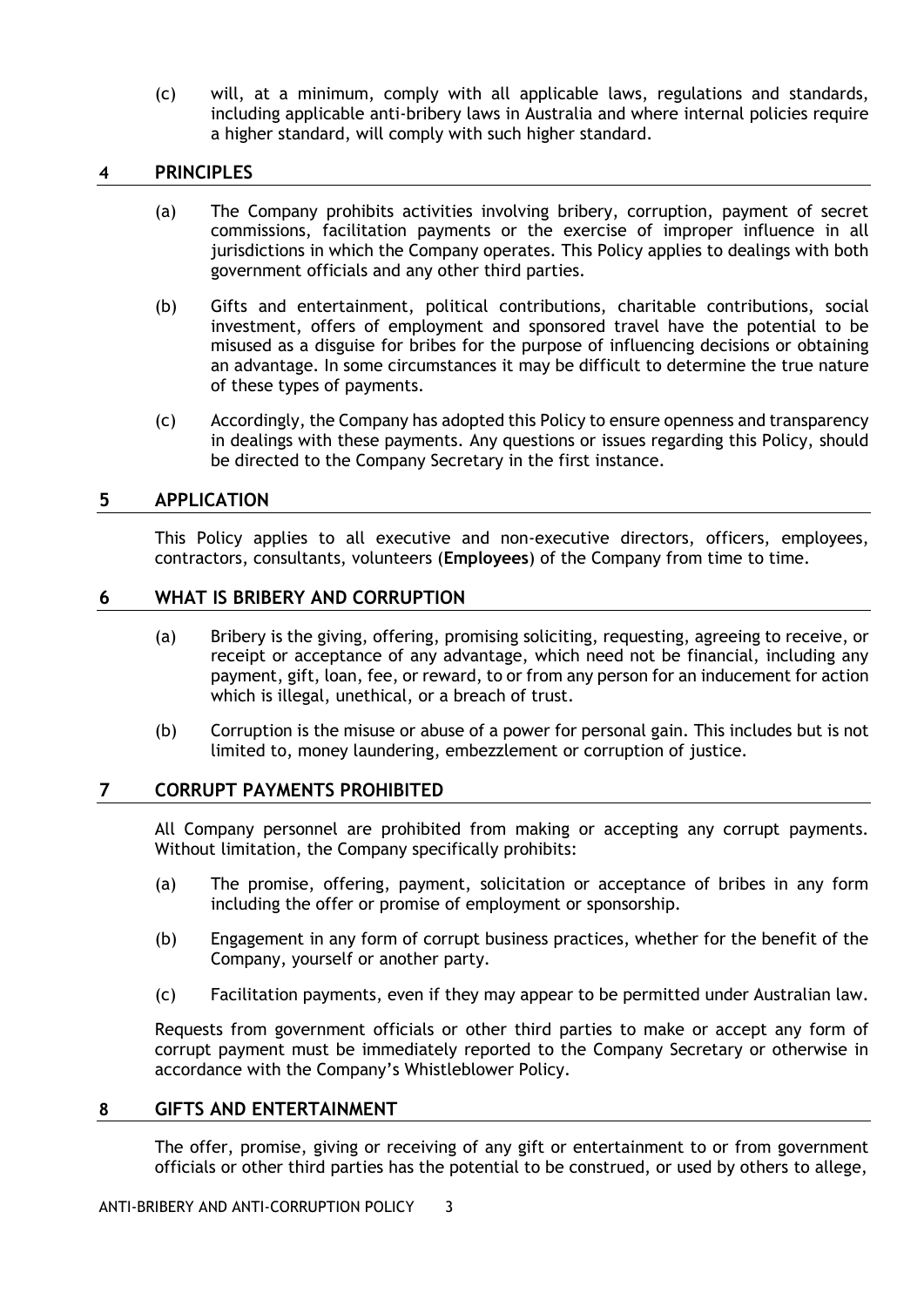that the Company is trying to obtain or receive favourable business treatment by providing individuals with personal benefits.

However, the giving or receiving of gifts or hospitality is not always prohibited by applicable anti-bribery laws or this Policy. The gift or hospitality may be appropriate if it is for a genuine purpose, reasonable and provided as a common courtesy associated with the ordinary course of business, and not made with any intentions to influence or reward a third party for obtaining or retaining business or an exchange of favours.

The Company has adopted the following general guidelines for determining the appropriateness of gifts and entertainment to or from government officials and other third parties:

- (a) There must be no expectation that the gift or entertainment is given in exchange for any return favour, commitment or advantage.
- (b) The gift must not be made in cash or cash equivalents and must otherwise comply with the Code of Conduct and applicable laws.
- (c) The gift or entertainment must be infrequent, reasonable and proportionate in value considering the local custom and law, position of the recipient and circumstances.
- (d) The timing of the gifting or entertainment must have been considered objectively in respect of past, pending or future business activities to ensure it could not be perceived as a bribe.
- (e) The gift must be given openly and in the name of a commercial entity, not in someone's personal name.

All giving or receiving of gifts or entertainment to government officials and other third parties must comply with the above guidelines and require the prior approval of the Company Secretary.

Prior approval from the Company Secretary is not required if the gift or entertainment is **not** to or from government officials and one of the following apply:

- (a) the gift or entertainment to or from third parties has a value less than AU\$100; or
- (b) the gift or entertainment to or from third parties is a business meal with third parties for the purpose of discussing the Company related business and is not outside common courtesy, having due regard for the seniority of attendees and the jurisdiction in which the meal occurs.

Personally paying for a gift, entertainment or other provision of value in order to avoid compliance with the requirements of this Policy is prohibited.

# **9 DEALINGS WITH GOVERNMENT OFFICIALS**

#### **9.1 Dealing with Government Officials**

For the purpose of this Policy, a government official is defined as any of the following:

- (a) Official or employee of any government, or any agency, ministry or department of a government (at any level).
- (b) Any person acting in an official capacity for a government regardless of rank or position.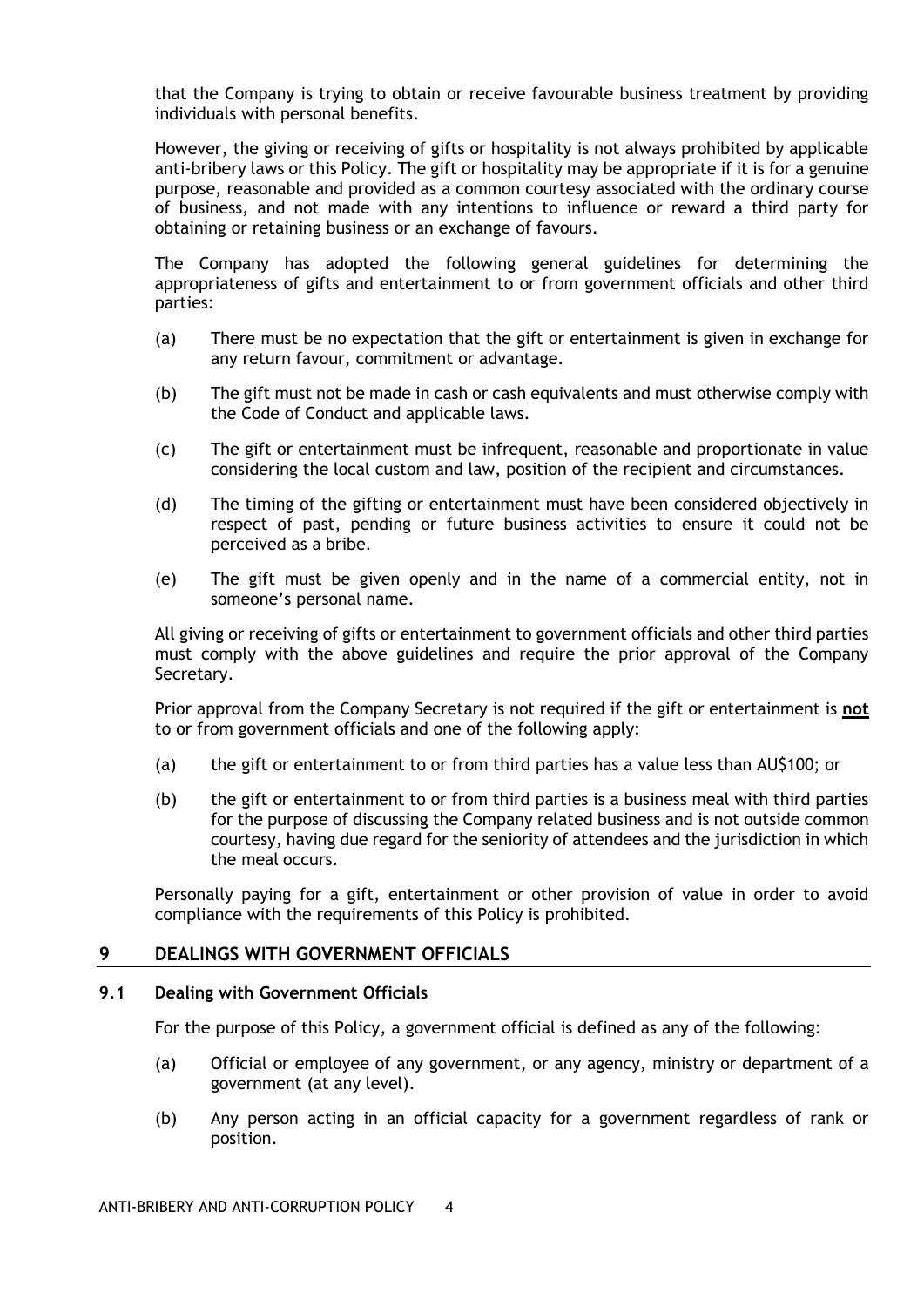- (c) Official or employee of a company wholly or partially controlled by a government (for example, a state owned oil company), but excluding employees seconded to such companies.
- (d) A political party or any official of a political party.
- (e) Candidate for political office.
- (f) Officer or employee of a public international organisation, such as the United Nations or the World Bank.
- (g) Immediate family member (meaning a spouse, dependent child, parent or household member) of any of the above.

The Company requires the exercise of a high degree of caution when dealing with government officials. The provision of anything of value, no matter how small, has the potential to create the perception that the Company has sought to improperly influence the government official to obtain an advantage. For this reason, the Company has implemented specific procedures when dealing with government officials:

### **9.2 Gifts and entertainment**

Before offering or accepting any gift, meal or entertainment, regardless of value or nature of the gift or entertainment, approval from the Company Secretary is required. Additionally, any gifts or entertainment given to or received from a government official must be recorded in the government official's register of gifts and entertainment.

### **9.3 Donations**

The Company does not make donations to any political party, politician or candidate for public office in any jurisdiction, unless the donation has been approved by the Board. Caution should be exercised when donating to private charities favoured by government officials, as such donation could be a conceived as a bribe.

# **9.4 Sponsored travel**

Generally the payment of travel and travel related expenses for government officials is prohibited. In certain circumstances the Company Secretary retains the discretion to approve the payment of travel and travel related expenses of government officials where:

- (a) the payment is for reasonable, customary and bona fide expenditure incurred strictly in relation to travel and travel related activities;
- (b) the payment is made directly to the vendor(s) of the travel services or, only to the extent such direct payment is not possible, reimbursed to the public official only upon submission of valid receipts; and
- (c) the travel is directly related to the promotion, demonstration or explanation of the Company's business activities or facilities.

# **9.5 Offers of employment or sponsorship**

Before any offer of employment or sponsorship is made to or on behalf of a government official, approval from the Board is required.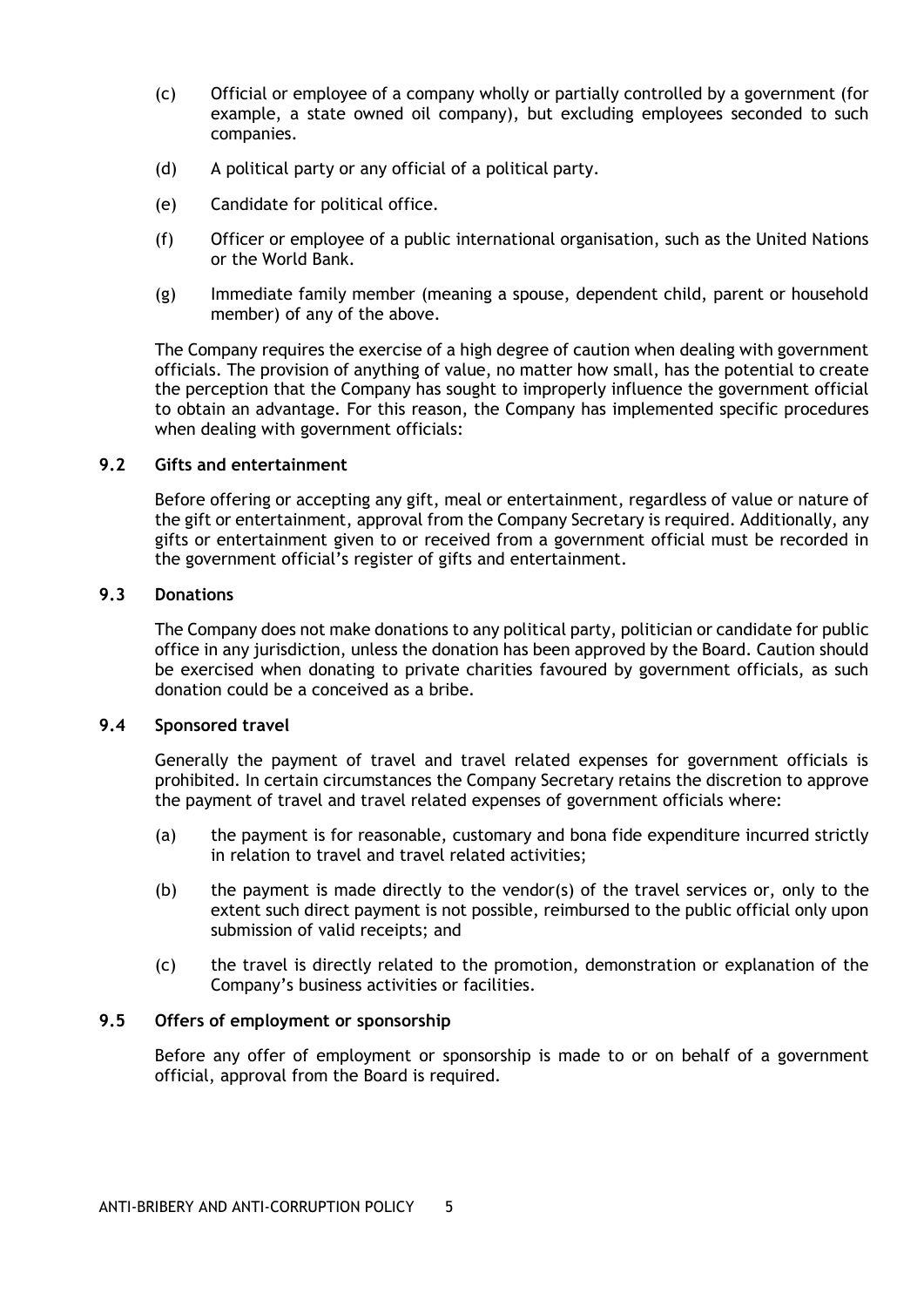# **10 RECORD KEEPING AND REPORTING REQUIREMENTS**

- (a) The Company and its subsidiaries must keep financial records and have appropriate internal controls in place which evidence the business reasons for making a payment or contribution to a third party.
- (b) All gifts, entertainment and payments to and from government officials and other third parties that require approval by the Company Secretary must be recorded and maintained in an accurate and auditable register. The Company Secretary has responsibility for this register. Records that distort or disguise the true nature of any transaction are prohibited.
- (c) Each individual to whom this Policy applies must fully disclose all details regarding any and all such gifts, entertainment and payments they have made or approved or have received directly to the Company Secretary and provide all relevant documentary support including a valid tax invoice for such items.

# **11 PROTECTION**

The Company will take all reasonable steps to protect the confidentiality of Employees who, in good faith, raise concerns or report about potential bribery or corruption by another employee of the Company. This protection is applicable even if the concern turns out to be a mistake.

# **12 CONTRAVENTION AND PENALTIES**

- (a) Any breach of Policy is to be reported to the Company or in the case of breach by the Company Secretary, the Board.
- (b) Most countries have specific laws prohibiting bribery of government officials and other corrupt practices. Any breach of this Policy or local law could result in potentially serious consequences, including but not limited to termination of employment or contract by the Company, and fines and/or imprisonment under applicable laws.

# **13 TRAINING**

The Company will provide periodic training to the Board, senior management and all employees to ensure that they are made aware and understand their rights and obligations under this Policy.

# **14 COMMUNICATION**

This Policy will be communicated and promoted at all levels of the Company's business and disclosed on the Company's website for reference by external stakeholders.

# **15 REVIEW OF POLICY**

- (a) The Audit and Financial Risk Committee will review this Policy at least annually to ensure it is operating effectively.
- (b) A report will be provided to the Board after each review outlining the reasons for any recommended changes.
- (c) Any changes to this Policy may be made by a resolution of the Board.